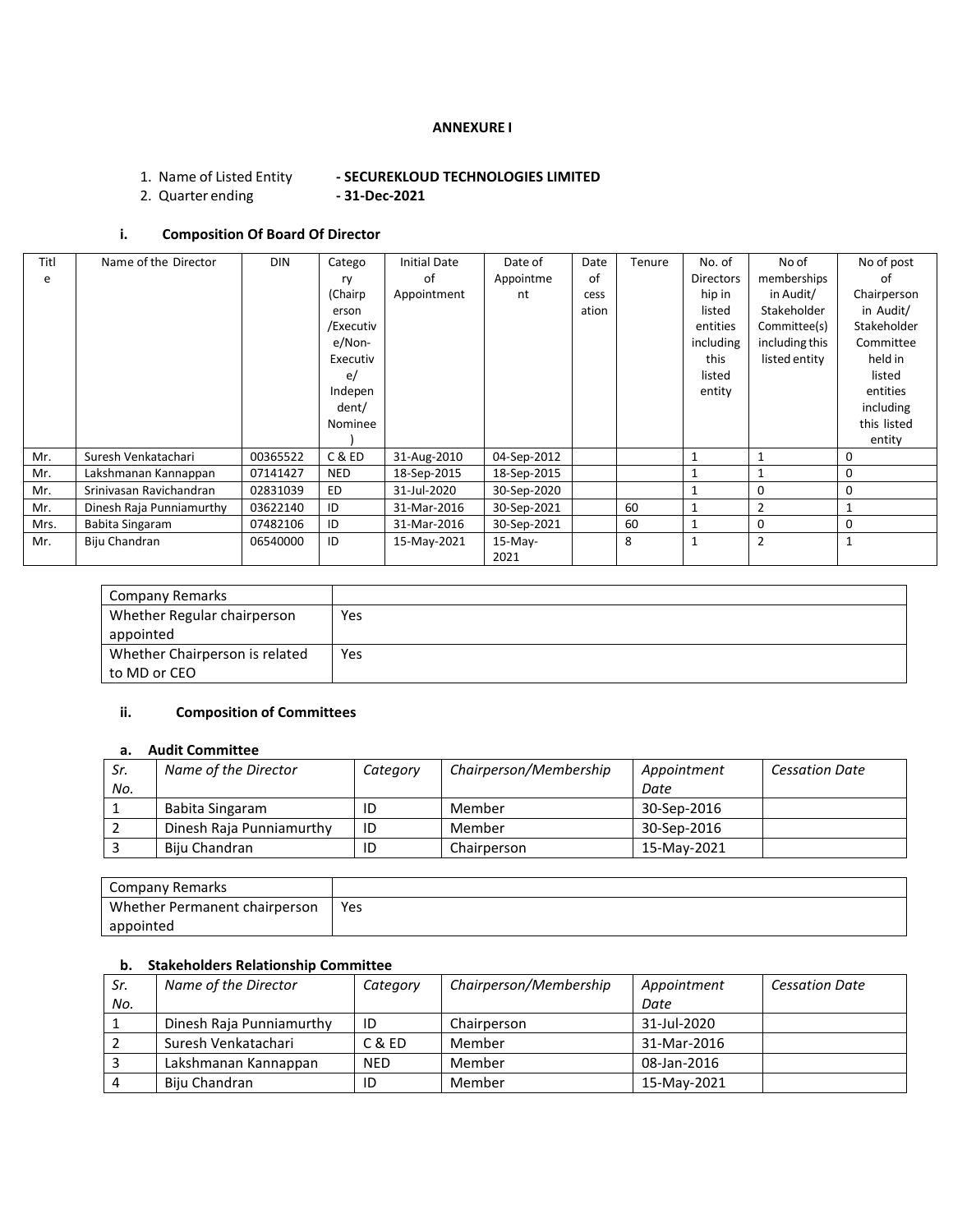| Company Remarks               |     |
|-------------------------------|-----|
| Whether Permanent chairperson | Yes |
| appointed                     |     |

## **c. Risk Management Committee**

| -Sr. | Name of the Director | Category | Chairperson/Membership | Appointment | <b>Cessation Date</b> |
|------|----------------------|----------|------------------------|-------------|-----------------------|
| No.  |                      |          |                        | Date        |                       |

| Company Remarks               |  |
|-------------------------------|--|
| Whether Permanent chairperson |  |
| appointed                     |  |

## **d. Nomination and Remuneration Committee**

| Sr. | Name of the Director     | Category   | Chairperson/Membership | Appointment | <b>Cessation Date</b> |
|-----|--------------------------|------------|------------------------|-------------|-----------------------|
| No. |                          |            |                        | Date        |                       |
|     | Dinesh Raja Punniamurthy | ID         | Chairperson            | 30-Sep-2016 |                       |
|     | Babita Singaram          | ID         | Member                 | 30-Sep-2016 |                       |
|     | Lakshmanan Kannappan     | <b>NED</b> | Member                 | 31-Jul-2020 |                       |

| Company Remarks               |     |
|-------------------------------|-----|
| Whether Permanent chairperson | Yes |
| appointed                     |     |

## iii. **Meeting of Board of Directors**

| Date(s) of Meeting<br>(if any) in the<br>previous quarter | Date(s) of Meeting<br>(if any) in the<br>relevant quarter | Whether<br>requirement of<br><b>Quorum met</b> | Number of<br><b>Directors present</b> | Number of Independent<br><b>Directors present</b> |
|-----------------------------------------------------------|-----------------------------------------------------------|------------------------------------------------|---------------------------------------|---------------------------------------------------|
| 06-Aug-2021                                               | 13-Nov-2021                                               | Yes                                            |                                       |                                                   |
| 30-Aug-2021                                               |                                                           | Yes                                            |                                       |                                                   |

| Company Remarks                 |    |
|---------------------------------|----|
| Maximum gap between any two     | 74 |
| consecutive (in number of days) |    |

## iv. **Meeting of Committees**

| Name of the<br>Committee | Date(s) of meeting<br>during of the<br>committee in the<br>previous quarter | Date(s) of meeting<br>of the committee<br>in the relevant<br>quarter | Whether<br>requirement of<br><b>Quorum met</b><br>(Yes/No) | Number of<br><b>Directors</b><br>present | Number of<br>independent<br>directors present |
|--------------------------|-----------------------------------------------------------------------------|----------------------------------------------------------------------|------------------------------------------------------------|------------------------------------------|-----------------------------------------------|
| <b>Audit Committee</b>   | 06-Aug-2021                                                                 |                                                                      | Yes                                                        |                                          |                                               |
| <b>Audit Committee</b>   |                                                                             | 13-Nov-2021                                                          | Yes                                                        |                                          |                                               |

| Company Remarks                 |    |
|---------------------------------|----|
| Maximum gap between any two     | 98 |
| consecutive (in number of days) |    |
| [Only for Audit Committee]      |    |